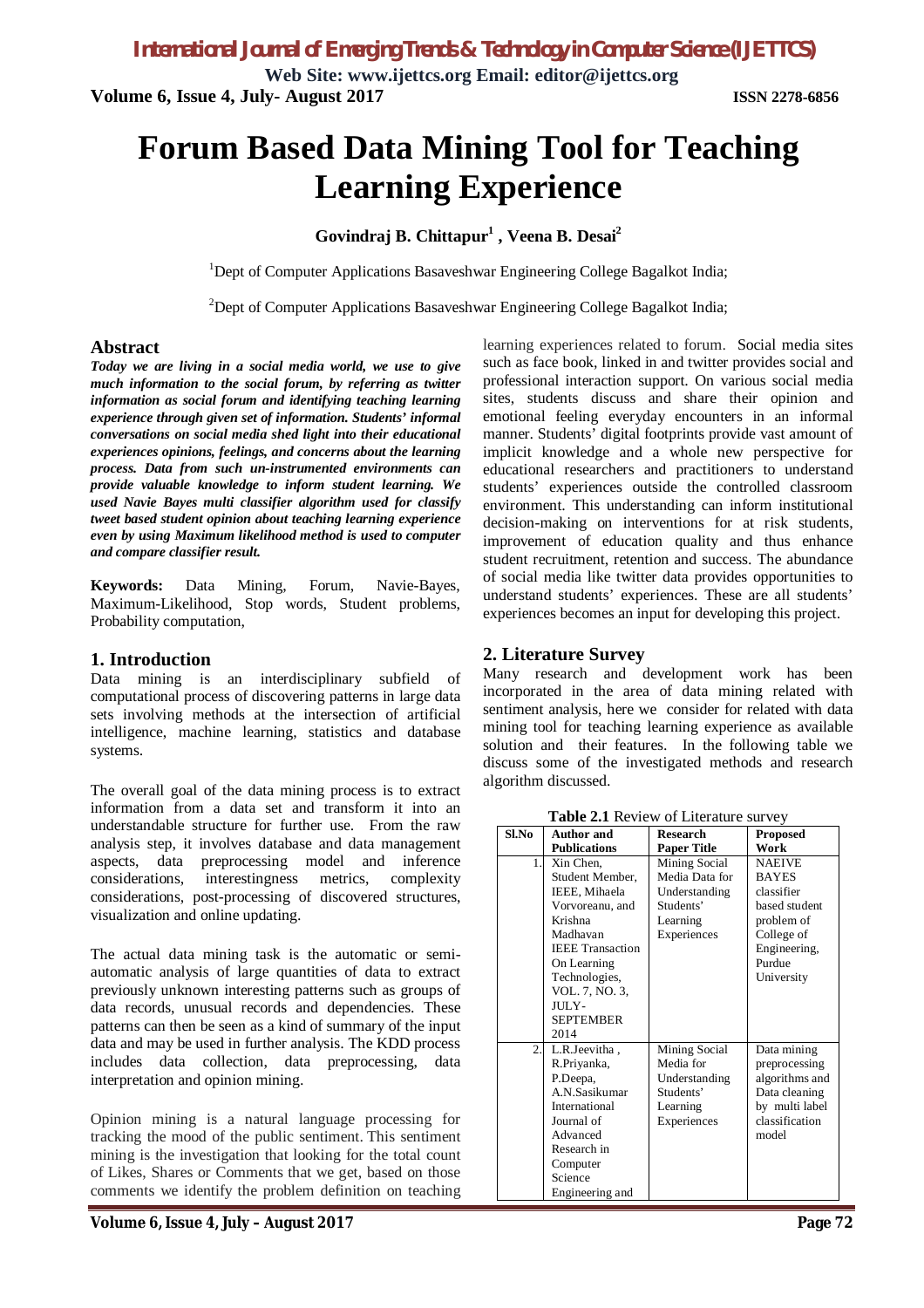**Web Site: www.ijettcs.org Email: editor@ijettcs.org Volume 6, Issue 4, July- August 2017 ISSN 2278-6856**

| 3. | Information<br>Technology<br>Volume: 4 Issue:<br>3 23-May-<br>2015, ISSN_NO:<br>2321-3337<br>Pallavi K. Pagare<br>International<br>Journal of<br>Computer<br>Applications<br>$(0975 - 8887)$<br>Innovations and<br>Trends in<br>Computer and<br>Communication | Analyzing<br>Social Media<br>Data for<br>Understanding<br>Student's<br>Problem                                    | Text Pre-<br>processing<br>algorithm                                                                                                                                                                                                                         |
|----|---------------------------------------------------------------------------------------------------------------------------------------------------------------------------------------------------------------------------------------------------------------|-------------------------------------------------------------------------------------------------------------------|--------------------------------------------------------------------------------------------------------------------------------------------------------------------------------------------------------------------------------------------------------------|
| 4. | Engineering<br>(ITCCE-2014)<br>Tina R. Patil,<br>Mrs. S. S.<br>Sherekar Journal<br>of sci. Education,<br>Vol.86, No.1.<br>Pp.7-15, 2000                                                                                                                       | Performance<br>Analysis Of<br>Naive Bayes<br>And J48<br>Classification<br>Algorithm For<br>Data<br>Classification | Introduces an<br>algorithm for<br>learning from<br>labeled and<br>unlabeled<br>documents<br>based on the<br>combination                                                                                                                                      |
| 5. | Bo Pang and                                                                                                                                                                                                                                                   | A Sentimental                                                                                                     | of<br>Expectation-<br>Maximization<br>(EM) and a<br>naive Bayes<br>classifier.<br>relation                                                                                                                                                                   |
|    | Lillian Lee e<br>Morgan & Clay<br>Pool Publishers,<br>Pp. 54-58, 2008.                                                                                                                                                                                        | Education:<br>Sentiment<br>Analysis Using<br>Subjectivity<br>Summarization<br>Based On<br>Minimum Cuts            | between<br>subjectivity<br>detection and<br>polarity<br>classification,<br>showing that<br>subjectivity<br>detection can<br>compress<br>reviews into<br>much shorter<br>extracts that<br>still retain<br>polarity<br>information at<br>a level<br>comparable |
| 6. | Kamal Nigam,<br><b>Andrew Kachites</b><br>Mccallum.<br>Sebastian Thrum.<br>Tom Mitchell,<br>Machine<br>Learning, 39,<br>Kluwer<br>Academic<br>Publishers.<br>Printed In The<br>Netherlands, Pp.<br>103-134, 2000                                              | Text<br>Classification<br>From Labeled<br>And Unlabeled<br>Documents<br>Using EM"                                 | Text<br>classifiers can<br>be improved<br>by augmenting<br>a small<br>number of<br>labeled<br>training<br>documents<br>with a large<br>pool of<br>unlabeled<br>documents.                                                                                    |

## **3. Design Issues of forum based Teaching Learning Experience**

By considering of the literature survey the work basically focused on static data, here we are proposing dynamic approach for student learning experience by considering

the twitter for collecting student experience with different forum.

We chose to focus on engineering students' posts on Twitter about problems in their educational experiences mainly because:

- 1. All most all Engineering colleges have long been struggling with student recruitment and maintenance issues. Engineering graduates constitute a significant part of the future workforce and have a direct impact on the economic growth and global competency.
- 2. Based on understanding the issues and problems of students, representative and instructors can make more informed decisions on proper interventions and services that can help the students to overcome barriers in learning.
- 3. Twitter is the most popular social media site. Its content is mostly public and very concise that means there won't be more than 140 characters per single tweet. Twitter provides free APIs that can be used to stream data. Therefore, it's better to start analyzing students' emotions or feelings from the posts on Twitter.

By considering data set from twitter here we propose Navie Bayes based classifier to classify and recognize categories based on maximum likelihood dynamic multi classifier to identify student problems.



**Fig 3.1** Proposed architectural diagram of Forum Based Data Mining Tool for Teaching Learning Experience

## **3.1.1 Data Collection using Tweet**

Here in this data collection we collect the tweet data which are taken from twitter interface among the set of accounts. This twitter data retrieval is done by using twitter API. This Oath API is used to authenticate the open source framework with the twitter application. Here we have tendency to collect student information for their suggestions that need to be followed for the tweet information.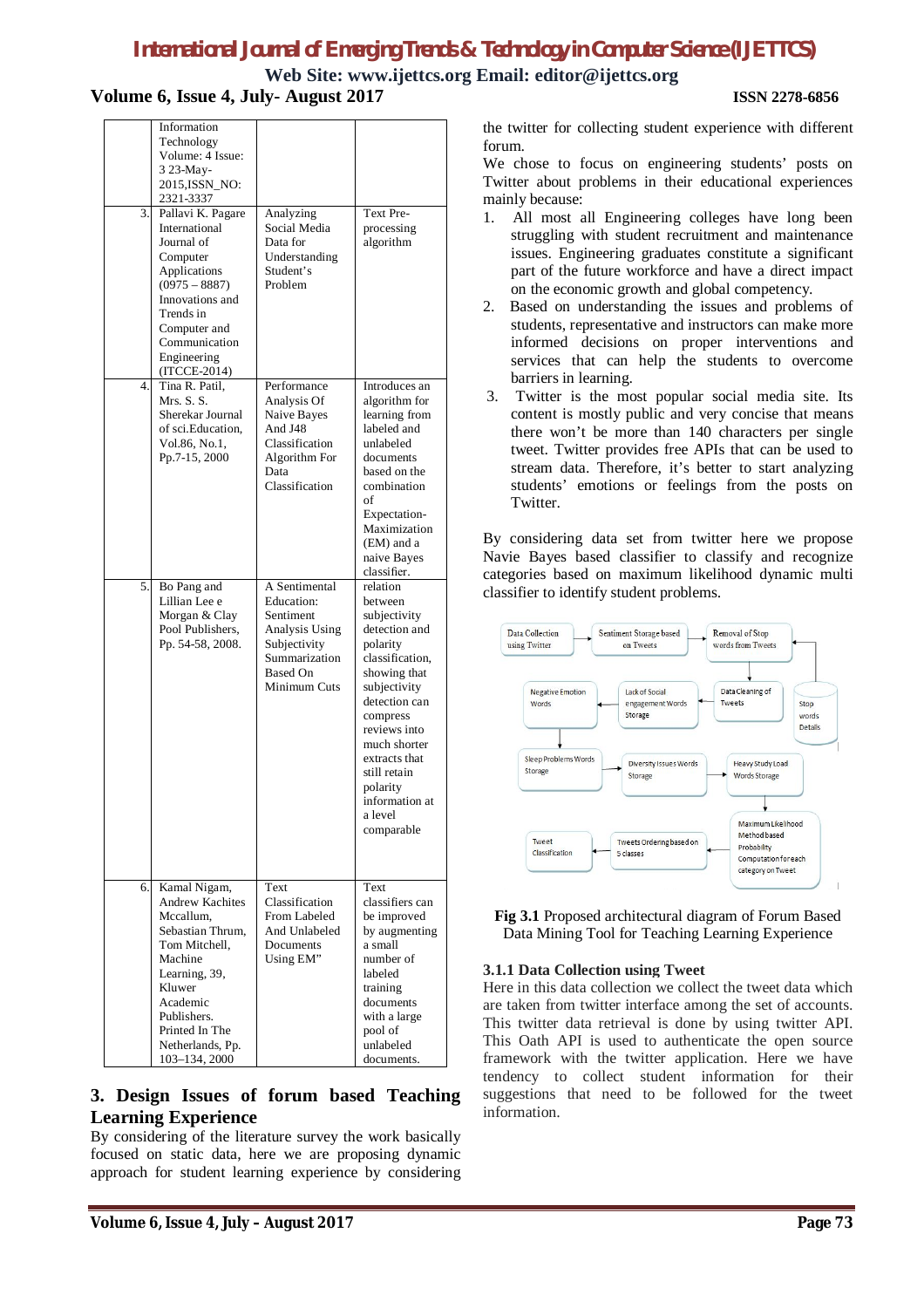**Web Site: www.ijettcs.org Email: editor@ijettcs.org Volume 6, Issue 4, July- August 2017 ISSN 2278-6856**

#### **3.1.2 Sentiment Storage based on Tweets**

In this sentiment storage, mainly sentiment tweets are based on the twitter interfaces that are collected from the students or user. And these tweets are the process of storing the data about the tweets into the relational storage in terms of *TwitterId, TwitterDesc and UserId.* Where Twitter Id describes the unique Id which is associated with the tweet, TwitterDesc describes the actual description of tweet and UserId describes the specific user Id which is associated specific user.

### **3.1.3 Stop Words**

These are the set of words which do not have any specific meaning. The data mining has some set of standard stop words. These stop words are filtered out before or after processing of natural language data. There is no definite list of stop words in which all the tools use and such a filter is not always used. In this project we mainly consider these stop words for the work to be executed.

The various 5 categories used in the algorithm implementation will be associated with a set of tokens as described below

| Category<br><b>Name</b>      | <b>Category Words</b>                                                                                                                                                                                |
|------------------------------|------------------------------------------------------------------------------------------------------------------------------------------------------------------------------------------------------|
| <b>Heavy Study</b><br>Load   | hour, homework, exam, day, class, work, divine,<br>problem, study, week, too much, all, lab, still, out,<br>time, page, library, spend, today, long, school, due,<br>engineer, already               |
| Lack of Social<br>Engagement | negtoken, Friday, homework, out, study, work,<br>weekend, life, class, engineer, exam, drink, break,<br>Saturday, people, social, lab, spend, tonight, watch,<br>game, miss, party, sunny, beautiful |
| Negative<br>Emotion          | hate, shit, exam, negtoken, week, class, hell,<br>engineer, suck, study, hour, homework, time, equate,<br>FML, lab, sad, bad, day, feel, tire, damn, death, hard                                     |
| Sleep<br>Problems            | sleep, hour, night, negtoken, bed, all-night, exam,<br>homework, nap, coffee, time, study, more, work,<br>class, dream, lady engineer, late, week, day, long,<br>morning, wake, awake, no sleep      |
| Diversity<br><b>Issues</b>   | girl, class, only, negtoken, guy, engineer, Asia,<br>professor, speak, English, female, hot, kid, more, too<br>much, walk, people, teach, understand, chick, China,<br>foreign, out, white, black    |

## **4. Proposed Novel Approaches for Development Process**

### **4.1 Novel Classifier for modified Navie Bayes Algorithm:**

We propose a modified Navie Bayes algorithm for development of identifying and categorizing student problems through social forum. In this development process we collect the hash tags which are authenticated through OAuth API. Through this authenticated hash tags we collect the tweets from the twitter interface. Then among collected tweets we perform the computation of specific category on each tweet. First we compute the probability value of all the tweets, then contingency and enhanced contingency is calculated based on the probability value further based on the computed value we classify the tweet on the bases of category then we

compute the classifier the count of tweet. And shown in the below diagrammatical representations.



**Figure 3.3** Development process to classify the count using tweet

### **4.2 Maximum Likelihood Estimation Algorithm:**

This algorithm explains the maximum likelihood estimation algorithm used to classify the categories to identify the categories of student problem by referring tweet API.

Let us we take S is some tweet description

- **Step 1:** Define categories  $c = \{c1, c2, c3, \dots, cn\}$
- **Step 2:** Read data from a database.
- **Step 3:** Divide S into sub works  $\{w1, w2, w3...$  plit.
- **Step 4:** Check sub words  $\{w1, w2, w3...$  wn  $\}$  for every categories
- **Step 5:** if words match with categories  $\{c1, c2.c3....cn\}$ increment the counter for that categories Else put that in "other" categories.
- **Step 6:** Find probability of each category.
- Where C belongs to different specified categories and W is work {w1, w2, w3, w4……wn} and sub work of tweet sentence

## **5. Result and Discussion**

We collect the data from twitter interface and develop the process through java programming environment, For computation approach we use open source environment. Here we showed the result with each module and evaluation.

| <b>HashTags</b>    |                  |
|--------------------|------------------|
| <b>HASH TAG ID</b> | <b>HASHTAG</b>   |
| $\mathbf{1}$       | studentissues    |
| $\overline{2}$     | studentclass     |
| 3.                 | studentreads     |
| $\overline{4}$     | studentrajesh    |
| $\overline{a}$     | studentdevi      |
| 6                  | students project |
| $\overline{ }$     | students talk    |
| 8                  | students demo    |
| ۰                  | studenttry       |
|                    |                  |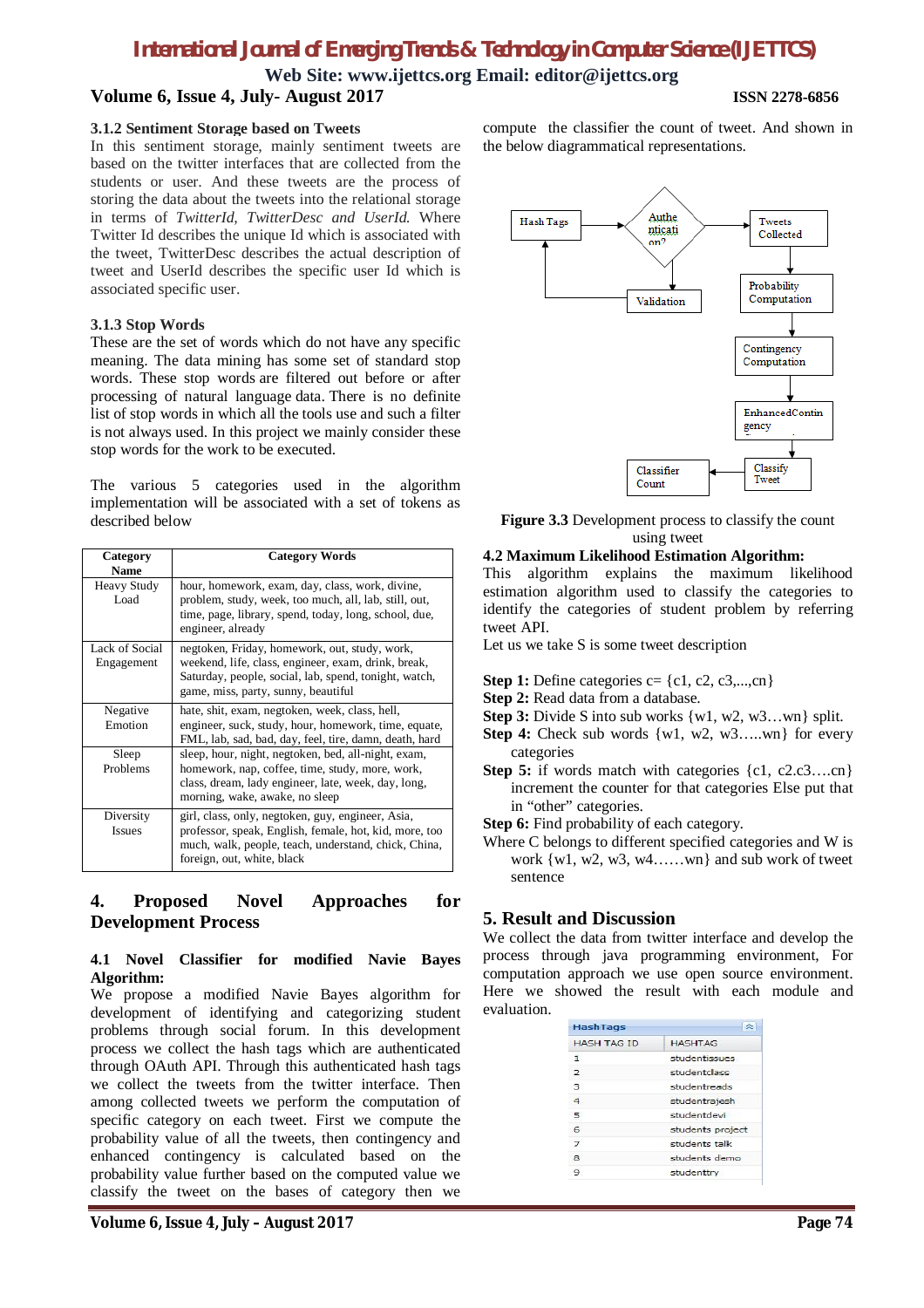**Web Site: www.ijettcs.org Email: editor@ijettcs.org Volume 6, Issue 4, July- August 2017 ISSN 2278-6856**

## **5.1 Collected Hash Tag Description of OAuth Interface.**

This outcome of the result shows the hash tags that are added to the twitter data and here we add the value associated with standard key word #student. Other than the value not associated with #student key words are not valid value.

|                | <b>Tueets Information</b>                                                                              |                     |                 |          |                  | Ä |
|----------------|--------------------------------------------------------------------------------------------------------|---------------------|-----------------|----------|------------------|---|
|                | Tweet <b>ID</b> Tweet Details                                                                          | User ID             | Screen Name     | Language | liast Tag        |   |
| 168            | @Barzaboy When you score 249 in jamb and cut off mark is 250 @secschlinnigeria @st Toluvanimi          |                     | frout!          | ä        | studentssues     |   |
| 169            | RT @SCBVPSS1976: @StudentClass 76 Kurang ngombene tok 607? Friday time profess                         | dui suratro         | dvisyratro1     | 'n       | studentdass      |   |
| 17)            | RT @Ariya Shinichi: Laga besok sangat penting untuk menjaga jarak klasernen sement Sleman StudentClass |                     | StudentClass 76 | 'n       | stutentdass      |   |
| m              | @SCBIPSS1976 Wah sin(2 tak kasih agua haha hell coffee shit toomuch Asia                               | Sleman StudentClass | StudentClass 76 | 'n       | studentiass      |   |
| 172            | @slemanMoois @StudentClass 76 Mas tuak mas out bed shit exam class                                     | South Sumatera      | \$\$\$05\$1976  | 'n       | studentdass      |   |
| $\overline{1}$ | 8Mhmmd4ri4P @slemanMbois Mas duit mas hard exam study engineer equate                                  | Sleman StudentClass | StudentClass 76 | 'n       | subtetute        |   |
| 174            | @StudentClass_76 well homework awake long beautiful bed                                                | Ap Wag              | Ariva Shinichi  | ä        | studentiass      |   |
| 175            | @slemanMoois @StudentClass 76 Mas cold mas today library nosleep rush beautiful                        | ket.                | Morrow!         | ë1       | studentiass      |   |
| t76            | @StudentClass 76 Mas culork mas shit long homework engineer still                                      | Samp4tilgabisa      | slemanMode      | 'n       | ashtetub         |   |
| 177            | @StudentClass 76 Kurang noombene tok iki?? due spend week engineer negtoken                            | SLEMAN FANS JONBANG | SCR/PS51976     | 'n       | studentdass      |   |
| 178            | RT @LCSiPS5 1976: Pendaftaran sudah di buka, untuk wanita tribun selatan silahkan                      | Sleman StudentClass | StudentClass 76 | 'n       | studentiess      |   |
| 179            | RT @Kagnachei123: bit3dx MarketPlace 300 added - #ICOTRACKER.NET https://t.co/dV 77777                 |                     | dNHB            | fü       | students protect |   |

## **5.2 Description of retrived tweets from the tweet interface.**

This outcome of the result shows the tweet information where tweet users have tweeted for the different hash tag.

| <b>Stopwords</b> |           | $\sim$ |
|------------------|-----------|--------|
| Stop Word ID     | Stop Word |        |
| 152              | latter    | ۰      |
| 153              | latterly  |        |
| 154              | least     |        |
| 155              | less      |        |
| 156              | ltd.      |        |
| 157              | made      |        |
| 159              | may.      |        |
| 160              | me        |        |
| 161              | meanwhile |        |
| 162              | might     |        |
| 163              | mill      |        |
| 164              | mine      |        |

## **5.3 Collected stop word description of standard data mining stop words along with user defining stop words.**

This outcome of the result shows stop words with standard stop words and here we can also add user stop words.

|              | <b>Clean Tweets Information</b>                                                           |                     |                 |          |               | À |
|--------------|-------------------------------------------------------------------------------------------|---------------------|-----------------|----------|---------------|---|
|              | Tweet 10 Tweet Details                                                                    | ller ID             | Soven Name      | Larguage | Had Tag       |   |
|              | it studentissues is summer sorted studentissues https tiw oxhi cuvil people equate hour   | Mercelena Lemaitre  | 11Blusburnel    | ä        | studentisques |   |
| ı            | it students uni realising uni life ending wondering ve contracting stis thirdyearproblems | Payton Burnett      | Pavton@5900636  | e.       | studentistes  |   |
| ĵ            | barzabov score jamb cut mark secschlinnigeria studentlive studentissues onlyinnigeria vu  | Towanni             | frout           | ë        | studentisques |   |
| ł            | rt schrass studentclass kurang noombene tak iki friday time professor toomuch             | dvi suratno         | dvisuratrol     | 'n       | strictes      |   |
| ş.           | nt anya shinichi laga besok sangat penting untuk menjaga jarak klasemen sementara le      | Sleman StudentClass | StudentClass 76 | 'n       | studentnlass  |   |
| 6            | schopss vah sini tak kasih agua haha hell coffee shit toomuch asia                        | Sleman StudentClass | StudentClass 76 | 'n       | dubtitles     |   |
|              | demannings studentdass mas tuak mas hed shit exam dass.                                   | Soft Syndera        | 902295797       | 'n       | striction     |   |
| 8            | mhmmdariap siemanmbois mas duit mas hard exam study engineer equate                       | Sleman StudentClass | StudentClass 76 | 'n       | stubrities    |   |
| ŷ            | studentdass homework awake long beautiful bed                                             | Alu Wagu            | Aria Shiridi    | ë        | stubrities    |   |
| 11           | slemannbois studentdass mas cold mas today library nosleep rush beautiful                 | kel.                | Whandlai        | ë        | striction     |   |
| 11           | studentdass mas culorik mas shit long homework engineer                                   | Samp4tiloubise      | demanMbois      | 'n       | striction     |   |
| $\mathbf{1}$ | studentdass kurang ngombene tok iki spend week engineer negtoken                          | SLEMAN FANS JOMBANG | SCBIPS51976     | 'n       | subttes       |   |
|              | <b>STAR</b>                                                                               |                     |                 |          |               |   |

## **5.4 Data cleaning using stop words.**

This outcome of the result shows the cleaned tweets from tweets information where stop words are removed from tweeted data.

| <b>Category Words</b> |                           |                           | 슷 |
|-----------------------|---------------------------|---------------------------|---|
|                       | Category Wo Category Word | Category                  |   |
| 126                   | white                     | <b>Diversity Issues</b>   |   |
| 128                   | vodka                     | Heavy Study Load          |   |
| 129                   | adulthood                 | Sleep Problems            |   |
| 130                   | oralexam                  | <b>Negative Emotion</b>   |   |
| 131                   | distracted                | Heavy Study Load          |   |
| 135                   | assigment                 | Heavy Study Load          |   |
| 136                   | new work                  | Heavy Study Load          |   |
| 137                   | misunderstanding          | Lack of Social Engagement |   |
| 138                   | negative thinking         | <b>Negative Emotion</b>   |   |
| 139                   | late sleeping             | Sleep Problems            |   |
| 140                   | mind diverting            | <b>Diversity Issues</b>   |   |
| 141                   | more time working         | Heavy Study Load          |   |
|                       |                           |                           |   |

## **5.5 Redefining of category words.**

This outcome of the result shows the category word with category.

|     | <b>Clean Tweets Information</b> |       |                    |                    |                      | 図 |
|-----|---------------------------------|-------|--------------------|--------------------|----------------------|---|
|     | Tweet ID Category Name          | Count | <b>Total Words</b> | <b>Probability</b> | Necative Probability |   |
| 152 | <b>Diversity Issues</b>         |       | 23                 |                    |                      |   |
| 153 | Heavy Study Load                |       | 17                 | 0.0588235294117647 | 0.941176470588235    |   |
| 153 | Lack of Social Engagement       |       | $\overline{17}$    | 0.0588235294117647 | 0.941176470588235    |   |
| 153 | Negative Emotion                |       | $\overline{1}$     |                    |                      |   |
| 153 | Sleep Problems                  |       | $\overline{1}$     |                    |                      |   |
| 153 | Diversity Issues                |       | $\overline{17}$    |                    |                      |   |
| 154 | Heavy Study Load                |       | 25                 | 0.05               | 0.55                 |   |
| 154 | Lack of Social Engagement       |       | 20                 |                    |                      |   |
| 154 | Negative Emotion                |       | 25                 |                    |                      |   |
| 154 | Sleep Problems                  |       | 20                 |                    |                      |   |
| 154 | Diversity Issues                |       | 20                 |                    |                      |   |
| 155 | Heavy Study Load                |       | 18                 | 0.0555555555555556 |                      |   |

### **5.6 Probability computation for each category word.**

This outcome of the result shows the probability of the tweet among group of tweets from the maximum likelihood method.

|     | <b>Classifier Information</b> | 소   |
|-----|-------------------------------|-----|
|     | Tweet ID Cat Name             |     |
| 152 | Lack of Social Engagement     | ab. |
| 153 | <b>Heavy Study Load</b>       |     |
| 153 | Lack of Social Engagement     |     |
| 153 | <b>Heavy Study Load</b>       |     |
| 153 | Lack of Social Engagement     |     |
| 154 | Heavy Study Load              |     |
| 154 | Heavy Study Load              |     |
| 155 | Heavy Study Load              |     |
| 155 | Heavy Study Load              |     |
| 156 | Heavy Study Load              |     |
| 156 | Sleep Problems                |     |
| 156 | <b>Negative Emotion</b>       |     |

## **5.7 Classifying the category words.**

This outcome of the result shows to which of the category the specified tweet belongs to and here different tweets can belong to the same category.

| Count | Cat Name                  |
|-------|---------------------------|
| 138   | <b>Diversity Issues</b>   |
| 186   | Heavy Study Load          |
| 172   | Lack of Social Engagement |
| 151   | Negative Emotion          |
| 142   | Sleep Problems            |
|       |                           |
|       |                           |
|       |                           |
|       |                           |

## **5.8 Result of classifier count.**

This outcome of the result shows the total number of tweets along with category name.